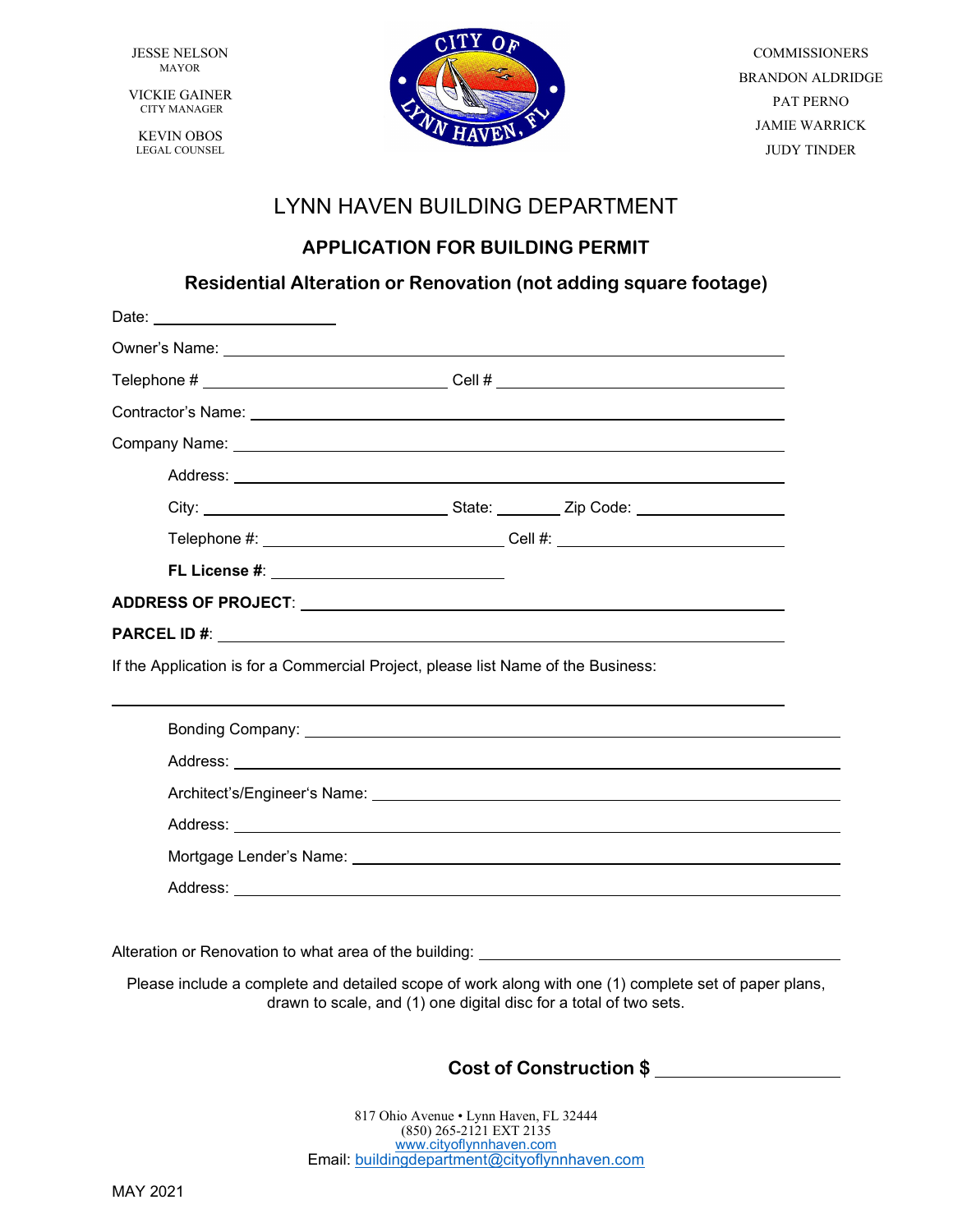| Please enter the measurements from Site Plans:                       |                                                                                           |  |
|----------------------------------------------------------------------|-------------------------------------------------------------------------------------------|--|
|                                                                      | Distance from property line: Front _____________ Side ___________ Side (Street) _________ |  |
|                                                                      | Rear __________ Total Lot Size ____________ Impervious Surface Area ___________           |  |
|                                                                      | Driveway(s) Area ________ Walk Path Area ________ Garage Area _______                     |  |
|                                                                      | Porches Area _________ House Footage ____________ Total Area ___________                  |  |
| Heated/Cooled Number of Stories                                      |                                                                                           |  |
|                                                                      |                                                                                           |  |
|                                                                      | Extreme Dimensions of Length Theight Nidth Nidth                                          |  |
| Flood Zone _____________________ Lowest Floor Elev. ________________ |                                                                                           |  |

Application is hereby made to obtain a permit to do the work and installations as indicated. I certify that no work or installation has commenced prior the issuance of a permit and that all work will be performed to meet the standards of all laws regulating construction in this jurisdiction. I understand that a separate permit must be secured for ELECTRICAL WORK, PLUMBING, SIGNS, WELLS, POOLS, FURNACES, BOILERS, HEATERS, TANKS, AIR CONDITIONERS, and etc.

For improvements to real property with a construction cost of \$2,500 or more, a certified copy of the Notice of Commencement is required to be submitted to the Lynn Haven Building Department when application is made for a permit or the applicant may submit a copy of the Notice of Commencement along with an affidavit attesting to this recording. A certified copy of the Notice of Commencement must be provided to the Lynn Haven Building Department before the first can be performed and posted on the jobsite.

**NOTICE:** The Lynn Haven Building Department does not have the authority to enforce deed restrictions or covenants on properties. You are advised to check for any restrictions that may affect your property.

The enforcing agency shall require each building permit for the demolition or renovation of an existing structure to contain an asbestos notification statement which indicates the owner's or operator's responsibility to comply with the provisions of Section 469.003, Florida Statutes, and to notify the Department of Environmental Protection of his or her intentions to remove asbestos, when applicable, in accordance with state and federal law.

**IMPORTANT:** The building permit is valid as long as there is construction progress and an approved inspection is recorded within each 180 days (6 months) period.

#### **CONTRACTOR'S/OWNER'S AFFIDAVIT:**

I hereby certify that the information contained in this Application is true and correct and that all work will be done in compliance with all applicable laws regulation construction and zoning.

**Signature of Owner Signature of Contractor**

**Date: Date:** 

**Notary to Owner Notary to Contractor** 

**Application approved by: Plans Reviewer** 

817 Ohio Avenue • Lynn Haven, FL 32444 (850) 265-2121 ext. 2135 [www.cityoflynnhaven.com](http://www.cityoflynnhaven.com/) Email: [buildingdepartment@cityoflynnhaven.com](mailto:buildingdepartment@cityoflynnhaven.com)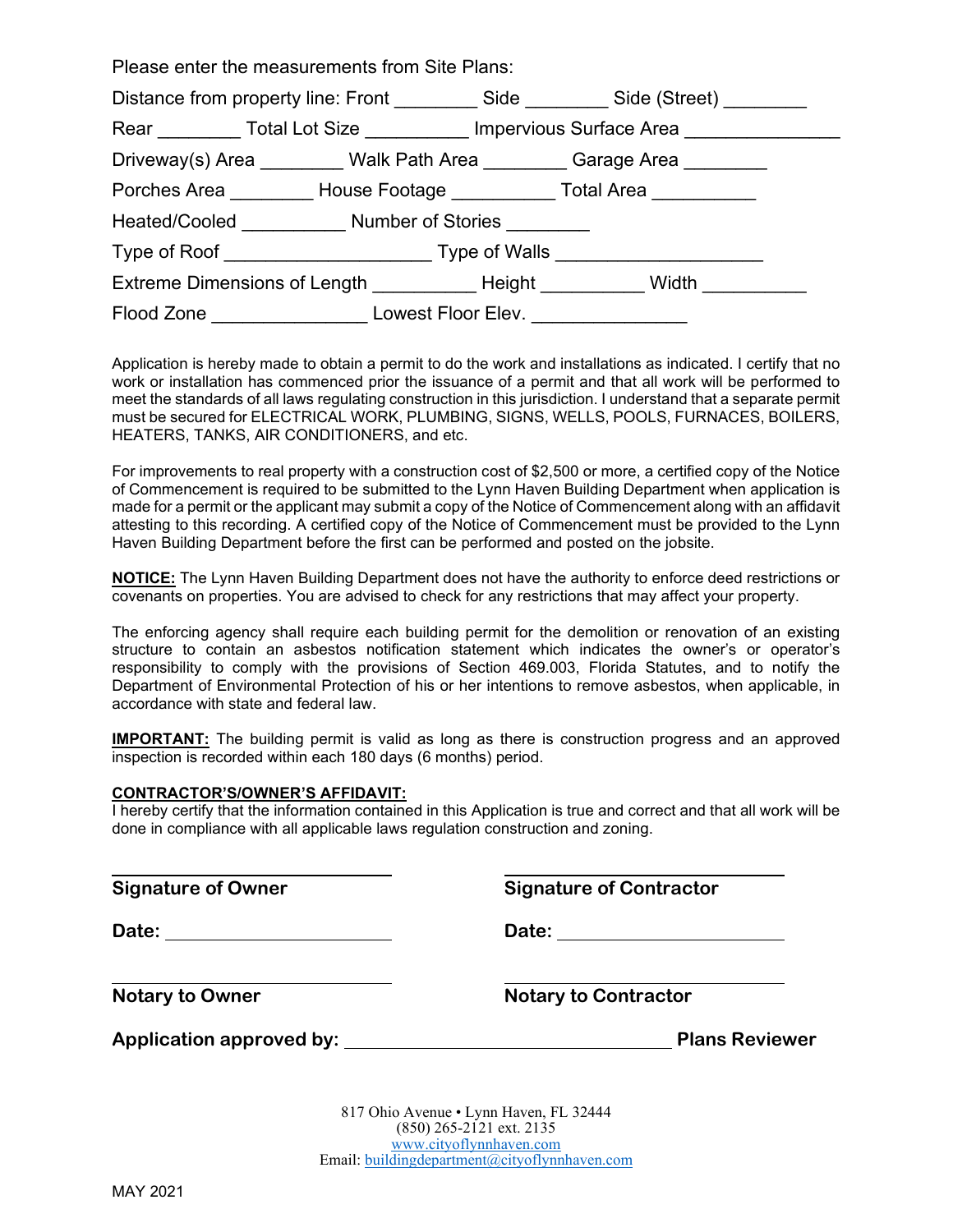#### **NOTICE OF COMMENCEMENT**

State of Florida County of Bay

To Whom It May Concern:

The undersigned hereby gives **Notice** that improvement will be made to certain real property, and in accordance with Chapter 713, Florida Statutes, the following information is provided in this **Notice of Commencement.** 

Description of property (legal description of the property, and street address if available):

| Phone Number: ________________________                                                                                                                                  |                                                            |
|-------------------------------------------------------------------------------------------------------------------------------------------------------------------------|------------------------------------------------------------|
|                                                                                                                                                                         |                                                            |
|                                                                                                                                                                         |                                                            |
|                                                                                                                                                                         | Amount of Bond: <u>1000 magazines and the set of Bond:</u> |
|                                                                                                                                                                         |                                                            |
| Phone Number: <u>______________________</u>                                                                                                                             |                                                            |
|                                                                                                                                                                         |                                                            |
| Person within the State of Florida designated by Owner upon whom Notices or other documents may be<br>served as provided by Section 713.13(1) (a) 7., Florida Statutes: |                                                            |
|                                                                                                                                                                         |                                                            |
|                                                                                                                                                                         |                                                            |
| In addition to himself or herself, Owner designates _____________<br>$\mathsf{of}$ and $\mathsf{of}$ and $\mathsf{of}$                                                  | to receive a copy of the Lienor's Notice                   |
|                                                                                                                                                                         |                                                            |
| Expiration date of Notice of Commencement is one (1) year from date of recording<br>unless a different date is specified ____________.                                  |                                                            |
|                                                                                                                                                                         | Signature of Owner                                         |
| Sworn to (or affirmed) and subscribed before me this _______ day of __________, 20__,                                                                                   |                                                            |
| by                                                                                                                                                                      | (name of person making statement).                         |
|                                                                                                                                                                         |                                                            |
|                                                                                                                                                                         | Signature of Notary Public (State of Florida)              |
|                                                                                                                                                                         | <b>NOTARY SEAL</b>                                         |
| Personally Known __ ________ or Produced Identification __ _______<br>Type of Identification Produced _______________________                                           |                                                            |
|                                                                                                                                                                         |                                                            |
| WARNING TO OWNER: ANY PAYMENTS MADE BY THE OWNER AFTER THE EXPIRATION OF THE                                                                                            |                                                            |
| NOTICE OF COMMENCEMENT ARE CONSIDERED IMPROVER PAYMENTS UNDER CHAPTER 713,                                                                                              |                                                            |

PART I, SECTION 713.13, FLORIDA STATUTES, AND CAN RESULT IN YOUR PAYING TWICE FOR IMPROVEMENTS TO YOUR PROPERTY. A NOTICE OF COMMENCEMENT MUST BE RECORDED AND POSTED ON THE JOB SITE BEFORE THE FIRST INSPECTION. IF YOU INTEND TO OBTAIN FINANCING, CONSULT WITH YOUR LENDER OR AN ATTORNEY BEFORE COMMENCING WORK ON RECORDING YOUR NOTICE OF COMMENCEMENT.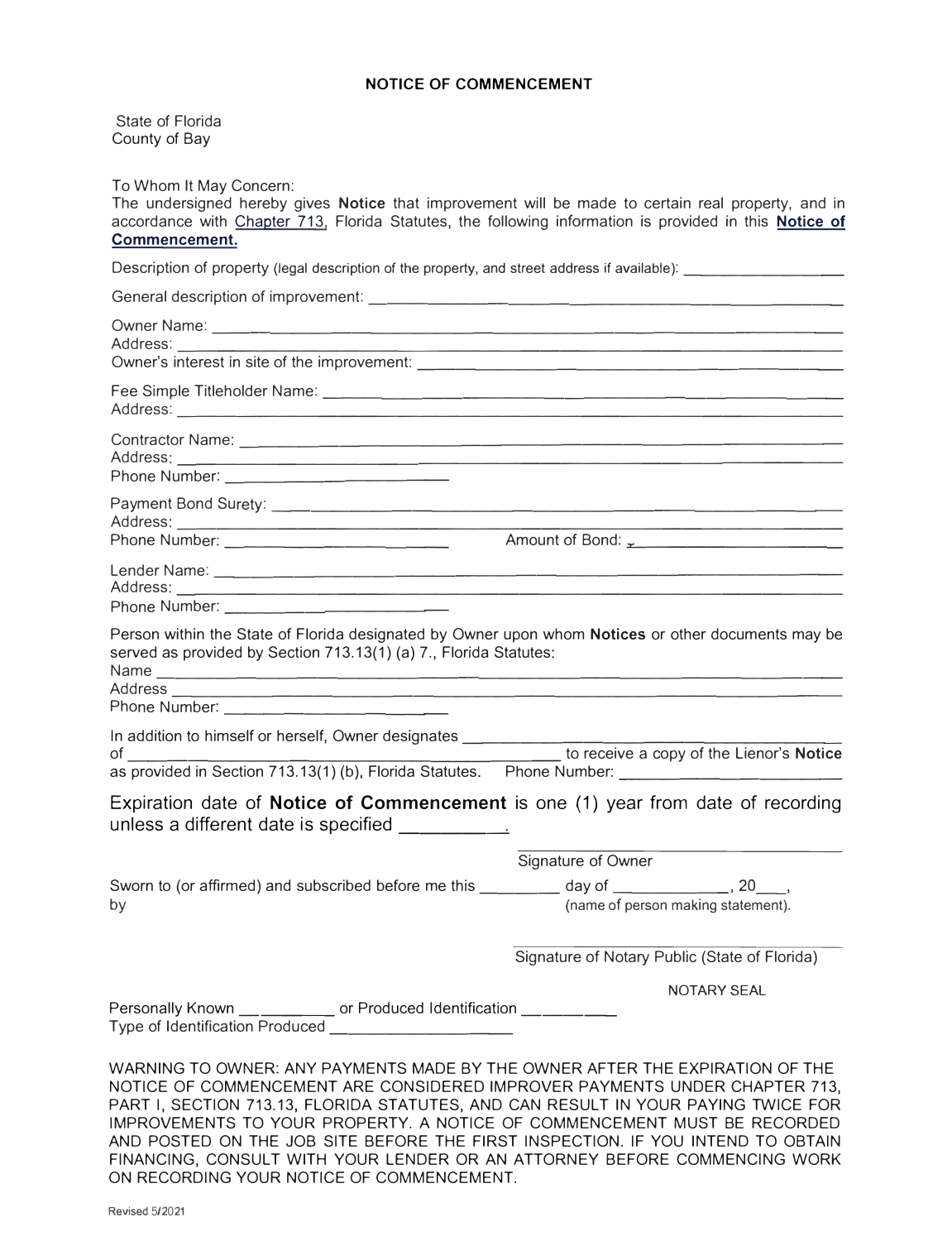

ALL FASTENERS AND CONNECTORS MUST BE INSTALLED ACCORDING TO THE MANUFACTURER'S INSTALLATION INSTRUCTIONS. ALTERNATIVE SYSTEMS SUCH AS THREADED ROD SYSTEMS MUST BE INSTALLED AS A TESTED ASSEMBLY PER MANUFACTURER'S INSTRUCTIONS. FOR EXAMPLE: A STANDARD ANCHOR BOLT OR COUPLING CAN NOT BE USED WITH THE SYSTEM UNLESS IT WAS TESTED AS PART OF THE SYSTEM BY THE MANUFACTURER. WIND DESIGN MUST COMPLY WITH SECTION R301.2.1.1 OF THE FLORIDA RESIDENTIAL BUILDING CODE.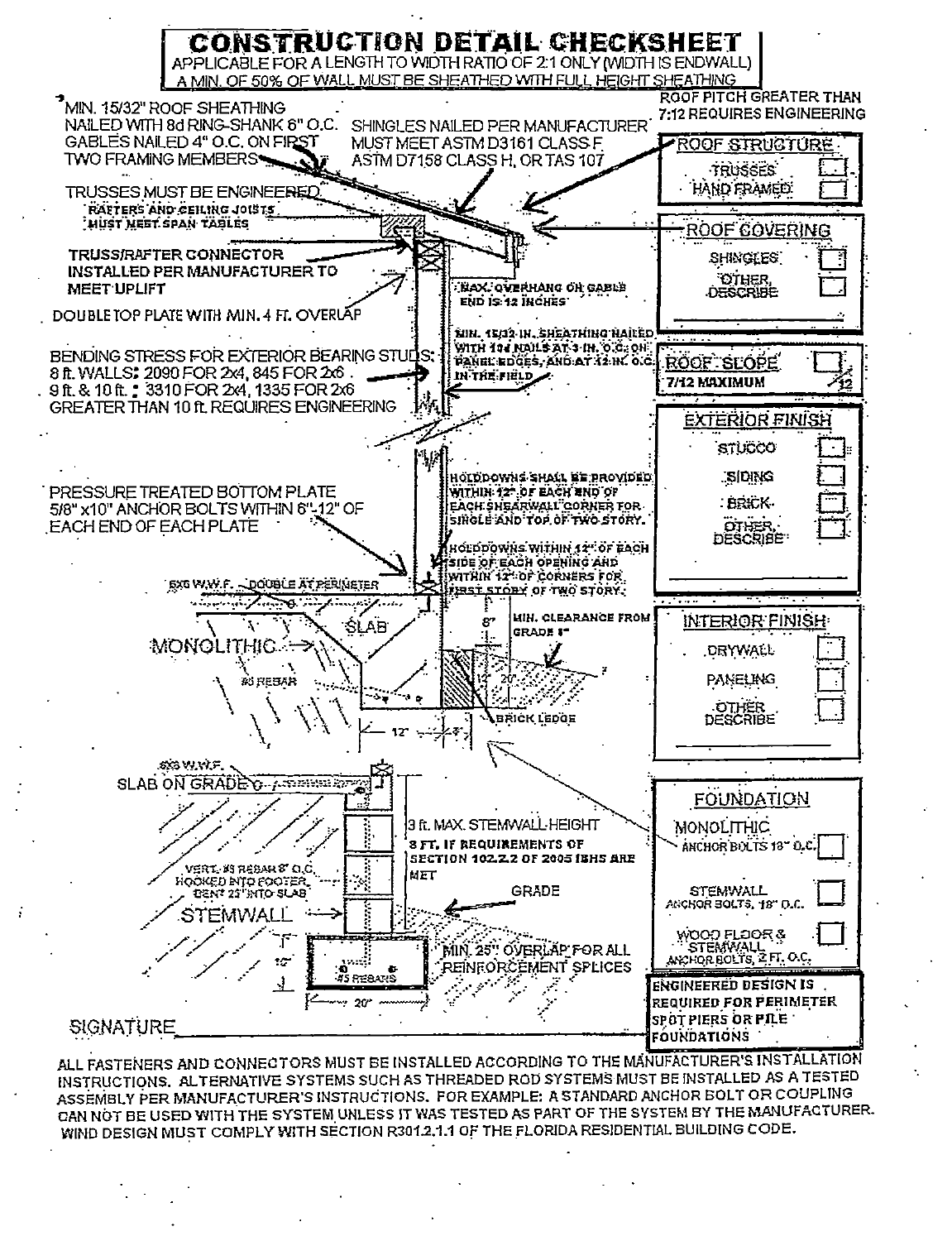

| FEEDER SIZING  |                 |                 | <b>GROUNDING</b>  |               |                 |
|----------------|-----------------|-----------------|-------------------|---------------|-----------------|
| <b>SERVICE</b> |                 | COPPER ALUMINUM | <b>CONDUIT</b>    | <b>COPPER</b> | <b>ALUMINUM</b> |
| 100 AMP        | $\overline{44}$ | #2              | $1 - 1/4$         |               |                 |
| 150 AMP        | #1              | #2/0            | $1 - \frac{1}{2}$ |               |                 |
| 200 AMP        | #2/0            | #4/0            | 2.                |               |                 |